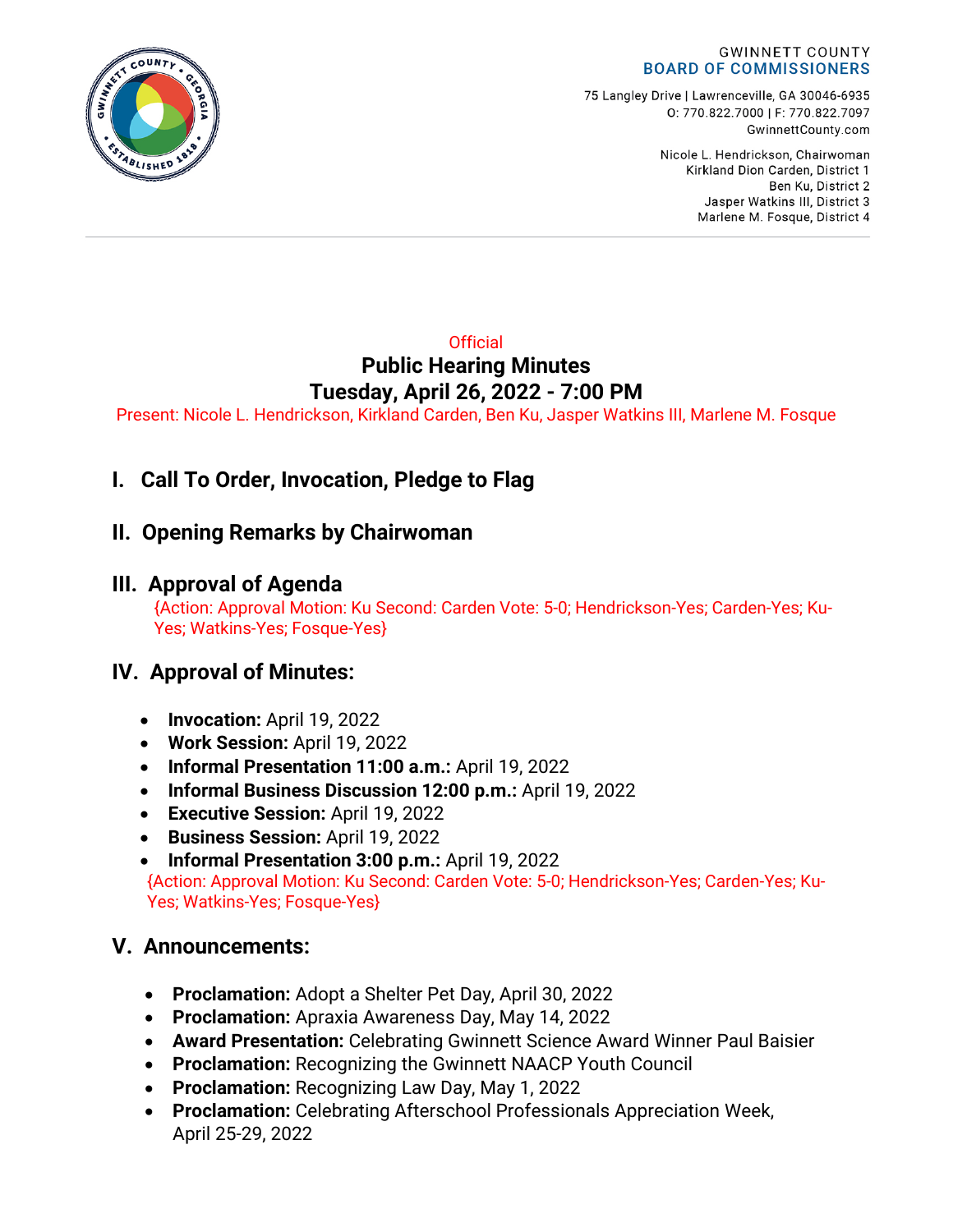## **VI. Public Hearing - Old Business**

#### **1. Planning & Development/Susan Canon**

**2021-1622** (Formerly GCID 202100454) **CIC2021-00008**, Applicant: Childress Klein Properties, Inc.; Owner: CK Stone Mountain Parking Lot, LLC; Tax Parcel Nos. R6060 053 and 080; Change in Conditions of Zoning for Property Zoned C-2; 1900 Block of West Park Place Boulevard and 2000 Block of Bermuda Road; 13.57 acres; District 2/Ku and 3/Watkins (Tabled on 4/26/2022) (Tabled to 5/24/2022) (Public hearing was not held) [Planning Department Recommendation: Deny][Planning Commission Recommendation: Deny] {Action: Tabled Motion: Ku Second: Carden Vote: 5-0; Hendrickson-Yes; Carden-Yes; Ku-Yes; Watkins-Yes; Fosque-Yes}

**2022-0044 CIC2022-00001,** Applicant: 6590 Sugarloaf Investments, LLC, c/o Andersen, Tate & Carr, P.C.; Owner: Blue Panther Development, LLC; Tax Parcel No. R7122 185; 6590 Sugarloaf Parkway; Change in Conditions of Zoning for Property Zoned C-2; 1.63 acres; District 1/Carden (Tabled on 4/26/2022) (Tabled to 5/24/2022) (Public hearing was not held) [Planning Department Recommendation: Deny][Planning Commission Recommendation: Deny] {Action: Tabled Motion: Carden Second: Ku Vote: 5-0; Hendrickson-Yes; Carden-Yes; Ku-Yes; Watkins-Yes; Fosque-Yes}

**2022-0138 CIC2022-00002,** Applicant: Thomas Eye Medical Properties, LLC c/o Andersen, Tate & Carr, P.C.; Owner: Overlook at Huntcrest, LLC; Tax Parcel No. R7155 518; 1465 Satellite Boulevard; Change in Conditions of Zoning for Property Zoned MU-R; 3.56 acres; District 1/Carden (Tabled on 4/26/2022) (Tabled to 5/24/2022) (Public hearing was held on 3/22/22) [Planning Department Recommendation: Deny][Planning Commission Recommendation: Deny] {Action: Tabled Motion: Carden Second: Ku Vote: 5-0; Hendrickson-Yes; Carden-Yes; Ku-Yes; Watkins-Yes; Fosque-Yes}

**2021-1646 RZC2021-00025,** Applicant: JLB Partners, LLC; Owner: Executive Committee-Baptist Convention; Rezoning of Tax Parcel No. R7122 005; 6405 Sugarloaf Parkway; R-100, O-I and C-2 to MU-R for a Mixed-Use Development; 40.46 acres; District 1/Carden (Tabled on 4/26/2022) (Tabled to 5/24/2022) (Public hearing was not held) [Planning Department Recommendation: Deny][Planning Commission Recommendation: Tabled - Date: 5/3/2022] {Action: Tabled Motion: Carden Second: Ku Vote: 5-0; Hendrickson-Yes; Carden-Yes; Ku-Yes; Watkins-Yes; Fosque-Yes}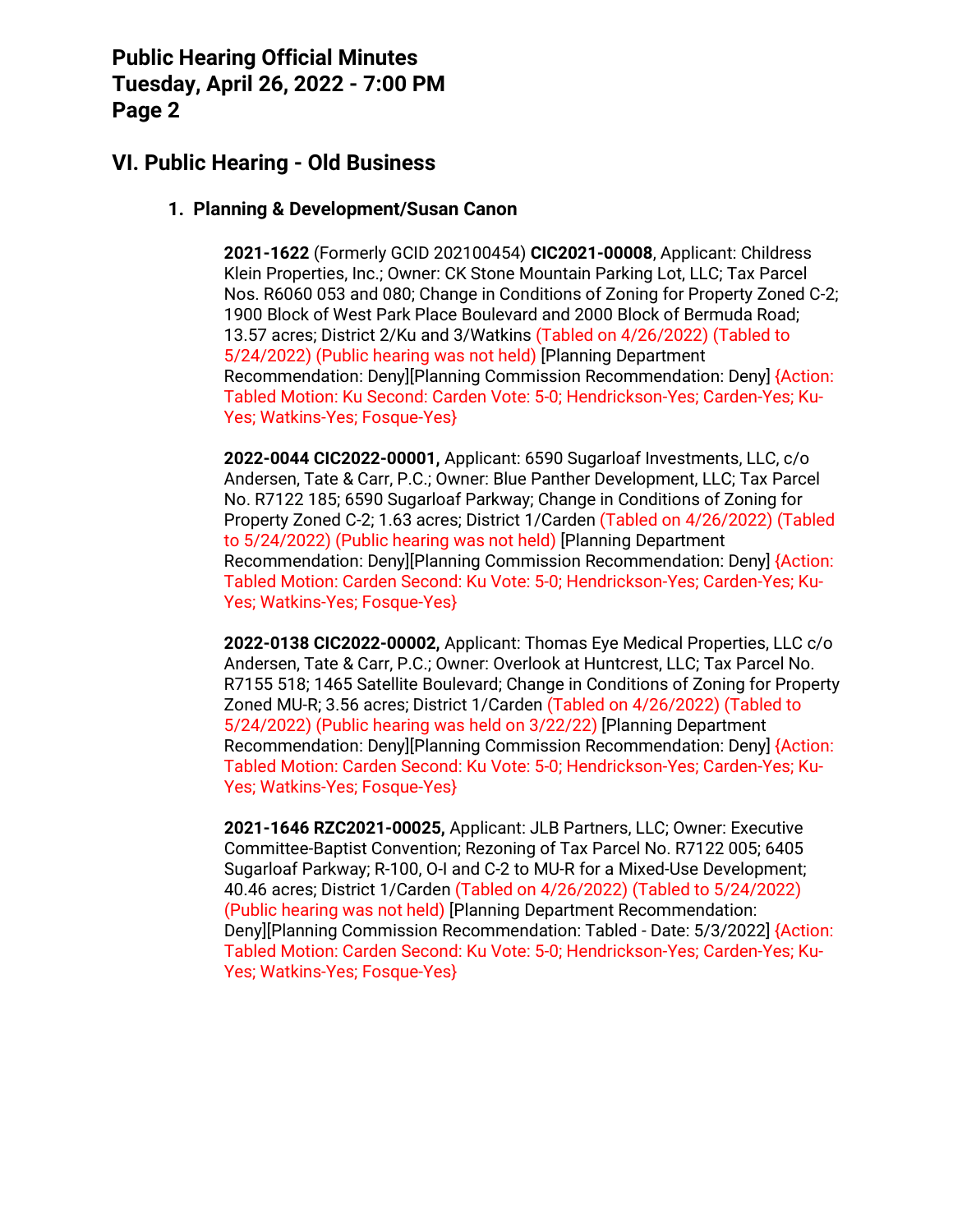## **VI. Public Hearing - Old Business**

#### **1. Planning & Development/Susan Canon**

**2022-0281 RZC2021-00005,** Applicant: New Saigon Plaza, LLC c/o Andersen, Tate & Carr, P.C.; Owner: New Saigon Plaza, LLC; Rezoning of Tax Parcel No. R6169 008A; 4773 Jimmy Carter Boulevard; O-I to C-2 for a Self-Storage Facility and Retail; 2.85 acres; District 2/Ku [Planning Department Recommendation: Approve with Conditions] [Planning Commission Recommendation: Deny] {Action: Approved with Change Motion: Ku Second: Carden Vote: 4-1; Hendrickson-Yes; Carden-Yes; Ku-Yes; Watkins-No; Fosque-Yes}

**2022-0282 SUP2022-00015,** Applicant: New Saigon Plaza, LLC c/o Andersen, Tate & Carr, P.C.; Owner: New Saigon Plaza, LLC; Tax Parcel No. R6169 008A; 4773 Jimmy Carter Boulevard; Special Use Permit in a Proposed C-2 Zoning District for a Self-Storage Facility; 2.85 acres; District 2/Ku [Planning Department Recommendation: Approve with Conditions] [Planning Commission Recommendation: Deny] {Action: Approved with Change Motion: Ku Second: Carden Vote: 4-1; Hendrickson-Yes; Carden-Yes; Ku-Yes; Watkins-No; Fosque-Yes}

**2022-0288 RZC2022-00007,** Applicant: WF Sugar Hill, LLC c/o Andersen, Tate & Carr, P.C.; Owner: Estate of Jenifer Scott; Rezoning of Tax Parcel No. R7339 014; 5892 Suwanee Dam Road; C-1 to C-2 for a Car Wash; 0.80 acres; District 1/Carden [Planning Department Recommendation: Approve with Conditions] [Planning Commission Recommendation: Approve with Conditions] {Action: Approved with Stipulations Motion: Carden Second: Ku Vote: 5-0; Hendrickson-Yes; Carden-Yes; Ku-Yes; Watkins-Yes; Fosque-Yes}

**2022-0289 SUP2022-00010,** Applicant: WF Sugar Hill, LLC c/o Andersen, Tate & Carr, P.C.; Owners: Estate of Jenifer Scott, Jennifer Antrobus, Susan Coltman, and Henry Johnson; Tax Parcel Nos. R7339 014 and 085; 5892 Suwanee Dam Road and 5922 Cumming Highway; Special Use Permit in a Proposed C-2 Zoning District for a Car Wash; 1.29 acres; District 1/Carden [Planning Department Recommendation: Approve with Conditions] [Planning Commission Recommendation: Approve with Conditions] {Action: Approved with Change Motion: Carden Second: Ku Vote: 5-0; Hendrickson-Yes; Carden-Yes; Ku-Yes; Watkins-Yes; Fosque-Yes}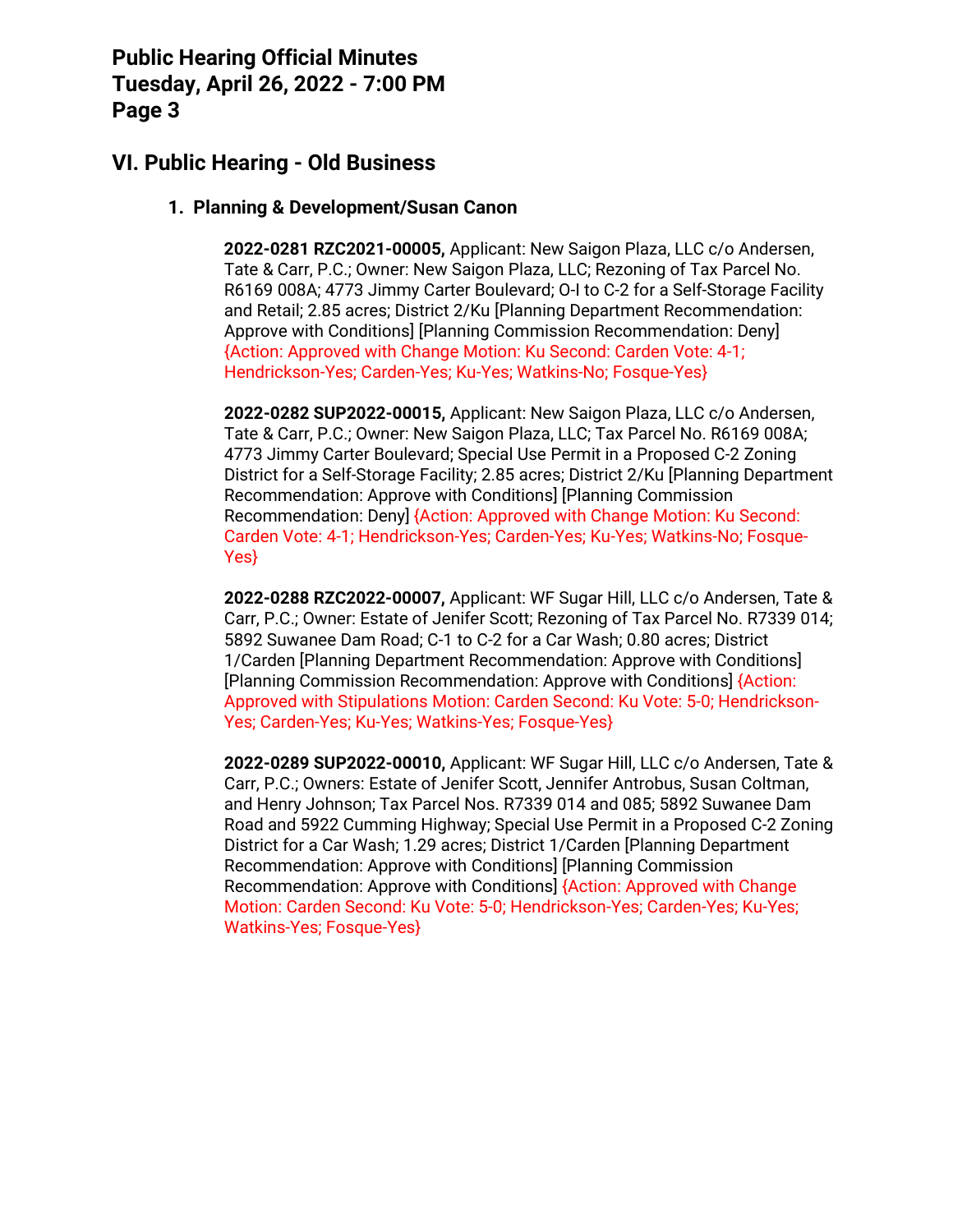## **VI. Public Hearing - Old Business**

#### **1. Planning & Development/Susan Canon**

**2022-0147 RZM2022-00002,** Applicant: Taylor Morrison of Georgia, c/o Mahaffey Pickens Tucker, LLP; Owners: Jerry Singleton, Jeff Singleton, Clifford Singleton, Kathy Singleton, Teena Broadnax, Lee Broadnax, Chandler Broadnax, Teena Barrett, Ronald Barrett, Chad Barrett, Vince Burton, Kristy Burton, Jesse Burton, and Joan Carolyn Livsey; Rezoning of Tax Parcel No. R5163 012; 295 Hoke O'Kelly Mill Road; R-100 to R-TH for a Single-Family Detached Subdivision; 38.88 acres; District 3/Watkins [Planning Department Recommendation: Approve with Conditions as OSC] [Planning Commission Recommendation: Approve with Conditions as OSC] {Action: Approved as OSC with Change Motion: Watkins Second: Ku Vote: 4-1; Hendrickson-Yes; Carden-No; Ku-Yes; Watkins-Yes; Fosque-Yes}

**2022-0152 RZM2022-00003,** Applicant: Fall Leaf Residential, LLC, c/o Andersen, Tate & Carr, P.C.; Owners: Paul and Deborah O'Shield; Rezoning of Tax Parcel No. R3001 050; 2978 Hog Mountain Road; RA-200 to R-TH for a Townhouses; 6.5 acres; District 3/Watkins [Planning Department Recommendation: Approve with Conditions as R-75] [Planning Commission Recommendation: Approve with Conditions as Requested (R-TH)] {Action: Approved as R-TH with Stipulations Motion: Watkins Second: Carden Vote: 5-0; Hendrickson-Yes; Carden-Yes; Ku-Yes; Watkins-Yes; Fosque-Yes}

**2022-0292 RZM2021-00048,** Applicant: Ben Istoc; Owner: Ben Istoc; Rezoning of Tax Parcel Nos. R5050 002 and 029; 40 Patterson Road; C-1 and C-2 to R-TH for Townhouses; 2.02 acres; District 4/Fosque (Tabled on 4/26/2022) (Tabled to 5/24/2022) (Public hearing to be continued) [Planning Department Recommendation: Approve with Conditions] [Planning Commission Recommendation: Approve with Conditions] {Action: Tabled Motion: Fosque Second: Watkins Vote: 5-0; Hendrickson-Yes; Carden-Yes; Ku-Yes; Watkins-Yes; Fosque-Yes}

**2022-0300 RZM2022-00006,** Applicant: Rich-West Properties, LLC c/o Mahaffey Pickens Tucker, LLP; Owners: Rich-West Properties, LLC and Timothy Harrison; Rezoning of Tax Parcel Nos. R6153 067, 067A, 096, and 104; 3075, 3079, and 3069 Lawrenceville Highway and 490 James Road; R-75 and R-TH to R-TH for Townhouses; 15.19 acres; District 4/Fosque [Planning Department Recommendation: Approve with Conditions as TND] [Planning Commission Recommendation: Approve with Conditions as Requested (R-TH)] {Action: Approved as R-TH with Stipulations Motion: Fosque Second: Watkins Vote: 5-0; Hendrickson-Yes; Carden-Yes; Ku-Yes; Watkins-Yes; Fosque-Yes}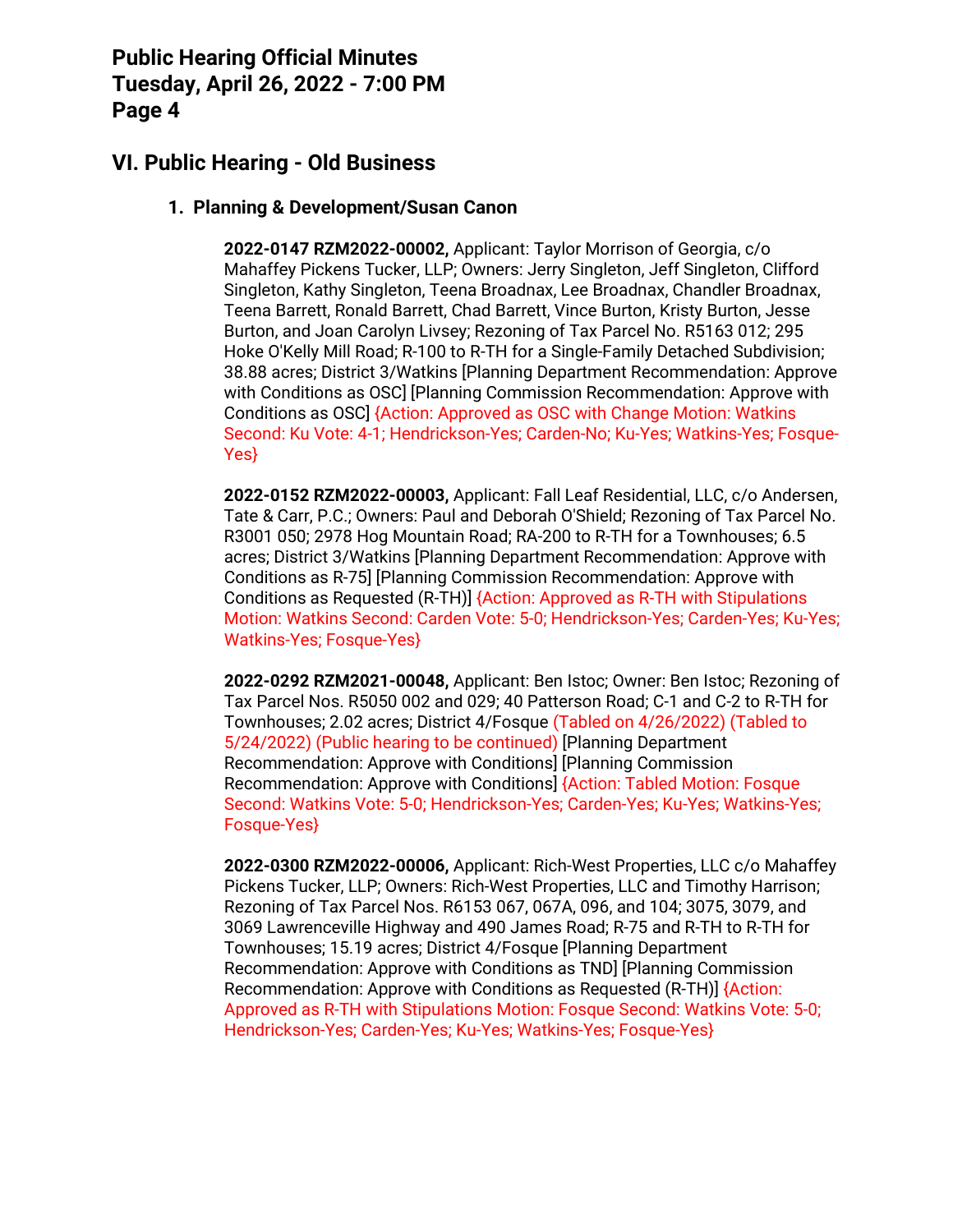## **VI. Public Hearing - Old Business**

#### **1. Planning & Development/Susan Canon**

**2022-0295 RZR2022-00008,** Applicant: Stanley Martin Homes, LLC c/o Andersen, Tate & Carr, P.C.; Owner: The Estate of Elizabeth A. Neustadt; Rezoning of Tax Parcel No. R7104 016; 1414 Old Peachtree Road; R-100 to TND for a Traditional Neighborhood Development; 40.0 acres; District 4/Fosque [Planning Department Recommendation: Approve with Conditions][Planning Commission Recommendation: Approve with Conditions] {Action: Approved with Stipulations Motion: Fosque Second: Watkins Vote: 5-0; Hendrickson-Yes; Carden-Yes; Ku-Yes; Watkins-Yes; Fosque-Yes}

**2022-0296 RZR2022-00009,** Applicant: H.S. Randall c/o Alliance Engineering and Planning; Owners: Vicki Bowen St Clair, DDW Real Estate Holdings LLC, and James Walton; Rezoning of Tax Parcel Nos. R5182 035, R5183 431, and R5203 221; 1210 New Hope Road; R-100 to TND for a Traditional Neighborhood Development; 53.46 acres; District 3/Watkins (Tabled on 4/26/2022) (Tabled to 5/24/2022) (Public hearing was held) [Planning Department Recommendation: Deny] [Planning Commission Recommendation: Deny] {Action: Tabled Motion: Watkins Second: Ku Vote: 5-0; Hendrickson-Yes; Carden-Yes; Ku-Yes; Watkins-Yes; Fosque-Yes}

### **VII. Public Hearing - New Business**

#### **1. Transportation/Lewis Cooksey**

**2022-0384 Approval** of incorporation of McCord Livsey Road into the Gwinnett County Speed Hump Program. Total estimated cost is \$16,453.37. This project is funded by the 2017 SPLOST Program. Subject to approval as to form by the Law Department. (Staff Recommendation: Approval) {Action: Approved Motion: Watkins Second: Ku Vote: 5-0; Hendrickson-Yes; Carden-Yes; Ku-Yes; Watkins-Yes; Fosque-Yes}

#### **2. Change in Conditions**

**2022-0399 CIC2022-00007,** Applicant: Iftikhar Rauf; Owner: Salim Jiwa; Tax Parcel No. R7033 088; 1106 Duluth Highway; Change in Conditions of Zoning for Property Zoned C-2; 0.63 acres; District 1/Carden [Planning Department Recommendation: Deny] [Planning Commission Recommendation: Deny] {Action: Denied Motion: Carden Second: Ku Vote: 5-0; Hendrickson-Yes; Carden-Yes; Ku-Yes; Watkins-Yes; Fosque-Yes}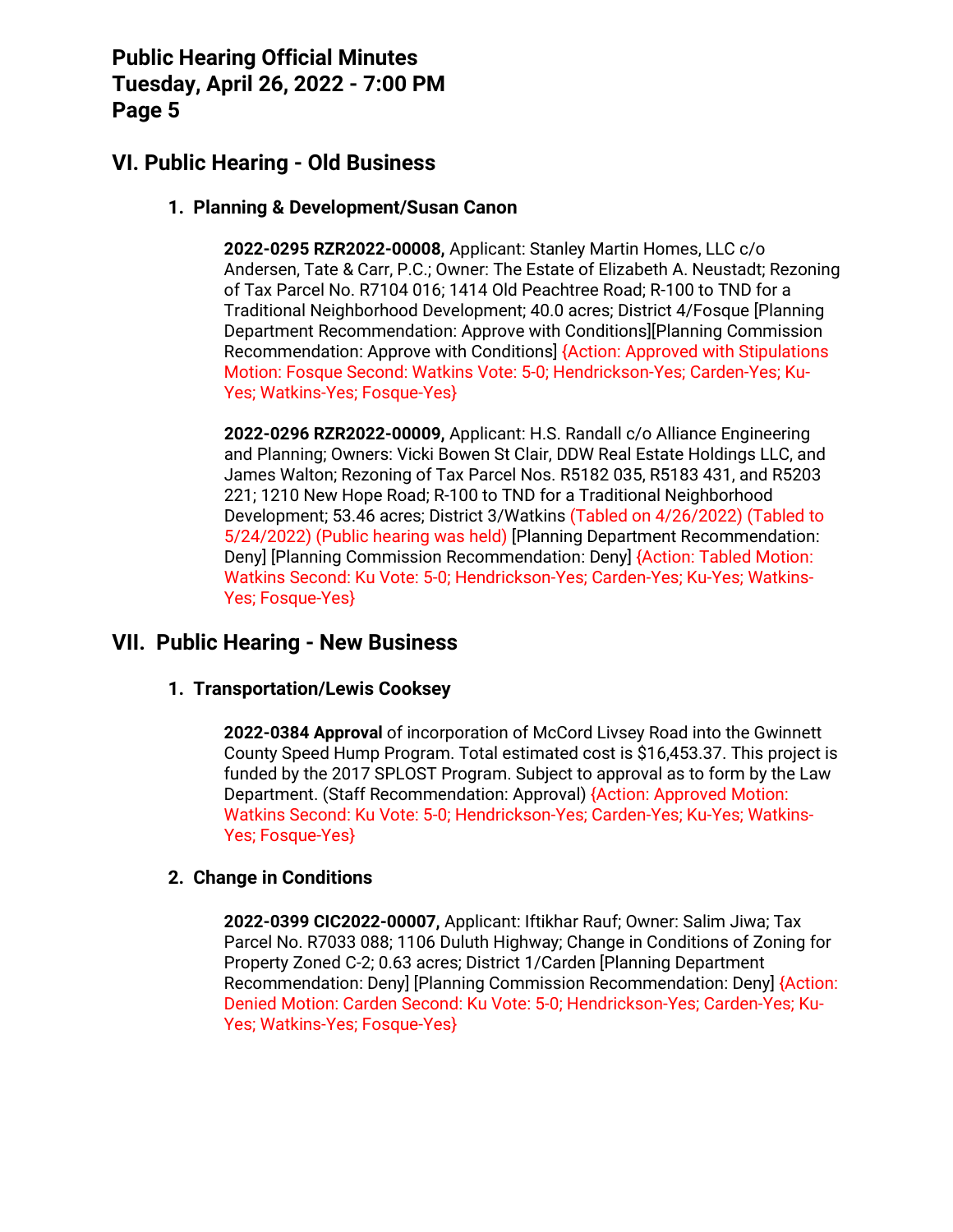### **VII. Public Hearing - New Business**

### **2. Change in Conditions**

**2022-0400 SUP2022-00007,** Applicant: Iftikhar Rauf; Owner: Salim Jiwa; Tax Parcel No. R7033 088; 1106 Duluth Highway; Special Use Permit in a C-2 Zoning District for an Automobile Repair Shop; 0.63 acres; District 1/Carden [Planning Department Recommendation: Deny] [Planning Commission Recommendation: Deny] {Action: Denied Motion: Carden Second: Ku Vote: 5-0; Hendrickson-Yes; Carden-Yes; Ku-Yes; Watkins-Yes; Fosque-Yes}

**2022-0401 CIC2022-00008,** Applicant: Fatih Aydin c/o Karen Quintanilla; Owner: L and T Family, LLC; Tax Parcel No. R7176 070; 1825 Mall of Georgia Boulevard, Suites B and B1; Change in Conditions of Zoning for Property Zoned C-2; 1.92 acres; District 4/Fosque [Planning Department Recommendation: Approve with Conditions] [Planning Commission Recommendation: Approve with Conditions] {Action: Approved with Stipulations Motion: Fosque Second: Ku Vote: 5-0; Hendrickson-Yes; Carden-Yes; Ku-Yes; Watkins-Yes; Fosque-Yes}

**2022-0406 CIC2022-00006,** Applicant: Venus USA, LLC c/o Mahaffey Pickens Tucker, LLP; Owner: Venus USA, LLC; Tax Parcel No. R7152 003; 274 Old Peachtree Road; Change in Conditions of Zoning for Property Zoned C-2; 2.31 acres; District 1/Carden [Planning Department Recommendation: Approve with Conditions] [Planning Commission Recommendation: Approve with Conditions] {Action: Approved with Stipulations Motion: Carden Second: Ku Vote: 5-0; Hendrickson-Yes; Carden-Yes; Ku-Yes; Watkins-Yes; Fosque-Yes}

**2022-0407 CIC2022-00010,** Applicant: The Davis Group c/o Mahaffey Pickens Tucker, LLP; Owner: SBR Properties, LLC; Tax Parcel Nos. R7132 026 and 002; 2465 Buford Drive and 2500 Block of Buford Drive; Change in Conditions of Zoning for Property Zoned C-2; 10.25 acres; District 4/Fosque (Tabled on 4/26/2022) (Tabled to 5/24/2022) (Public hearing was not held) [Planning Department Recommendation: Deny] [Planning Commission Recommendation: Tabled - Date: 5/3/2022] {Action: Tabled Motion: Fosque Second: Watkins Vote: 5-0; Hendrickson-Yes; Carden-Yes; Ku-Yes; Watkins-Yes; Fosque-Yes}

**2022-0408 SUP2022-00017,** Applicant: The Davis Group c/o Mahaffey Pickens Tucker, LLP; Owner: SBR Properties, LLC; Tax Parcel Nos. R7132 026 and 002; 2465 Buford Drive and 2500 Block of Buford Drive; Special Use Permit in a C-2 Zoning District for a Self-Storage Facility; 10.25 acres; District 4/Fosque (Tabled on 4/26/2022) (Tabled to 5/24/2022) (Public hearing was not held) [Planning Department Recommendation: Deny] [Planning Commission Recommendation: Tabled - Date: 5/3/2022] {Action: Tabled Motion: Fosque Second: Watkins Vote: 5-0; Hendrickson-Yes; Carden-Yes; Ku-Yes; Watkins-Yes; Fosque-Yes}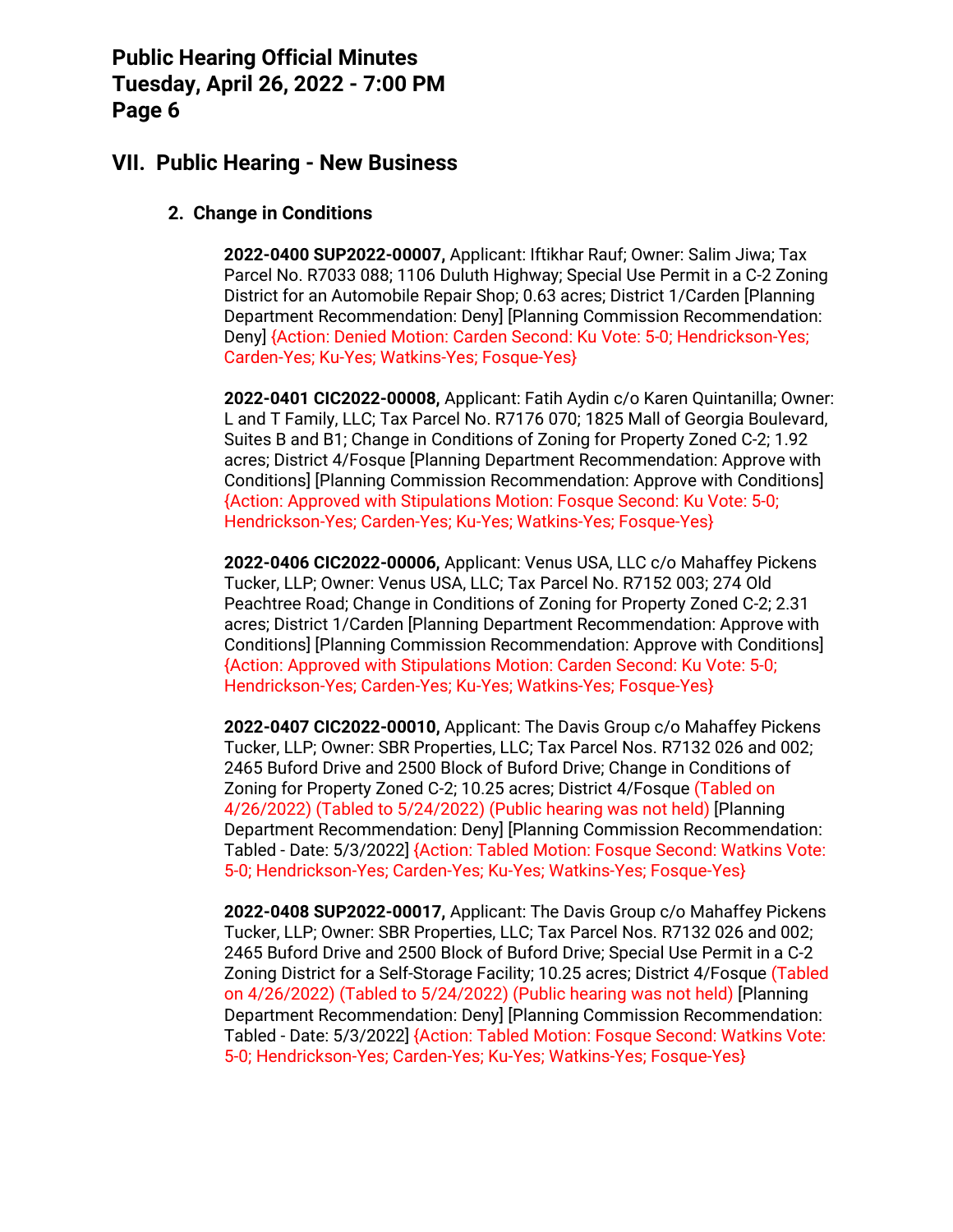### **VII. Public Hearing - New Business**

### **3. Special Use Permit**

**2022-0398 SUP2022-00013,** Applicant: Strata Tech Education Group; Owner: Toco Properties, Inc; Tax Parcel No. R6061 109; 1475 East Park Place Blvd; Special Use Permit in a C-2 Zoning District for a Trade School; 7.96 acres; District 3/Watkins [Planning Department Recommendation: Approve with Conditions] [Planning Commission Recommendation: Approve with Conditions] {Action: Approved with Stipulations Motion: Watkins Second: Ku Vote: 5-0; Hendrickson-Yes; Carden-Yes; Ku-Yes; Watkins-Yes; Fosque-Yes}

**2022-0403 SUP2022-00016,** Applicant: Michelle Eason; Owner: MM Parker Court Associates, LLC; Tax Parcel No. R6062 252; 1899 Parker Court; Special Use Permit in a M-1 Zoning District for a Kennel and Pet Grooming Facility (Renewal); 1.13 acres; District 2/Ku [Planning Department Recommendation: Approve with Conditions] [Planning Commission Recommendation: Approve with Conditions] {Action: Approved with Stipulations Motion: Ku Second: Carden Vote: 5-0; Hendrickson-Yes; Carden-Yes; Ku-Yes; Watkins-Yes; Fosque-Yes}

**2022-0404 SUP2022-00019,** Applicant: American Pet Resorts, LLC; Owner: Buford Drive Storage LLC; Tax Parcel No. R7091 341; 1867 Azalea Drive; Special Use Permit in a C-2 Zoning District for Kennel and Pet Boarding with Outdoor Dog Runs and Pens; 2.59 acres; District 4/Fosque [Planning Department Recommendation: Approve with Conditions] [Planning Commission Recommendation: Approve with Conditions] {Action: Approved with Stipulations Motion: Fosque Second: Watkins Vote: 5-0; Hendrickson-Yes; Carden-Yes; Ku-Yes; Watkins-Yes; Fosque-Yes}

**2022-0405 SUP2022-00022,** Applicant: Shafqat A. Chatha; Owner: Shafqat A. Chatha; Tax Parcel No. R6125 014; 4155 Arcadia Industrial Circle; Special Use Permit in a M-1 Zoning District for an Automobile Body and Repair Shop (Renewal); 1.00 acre; District 2/Ku [Planning Department Recommendation: Deny] [Planning Commission Recommendation: Deny] {Action: Denied Motion: Ku Second: Carden Vote: 5-0; Hendrickson-Yes; Carden-Yes; Ku-Yes; Watkins-Yes; Fosque-Yes}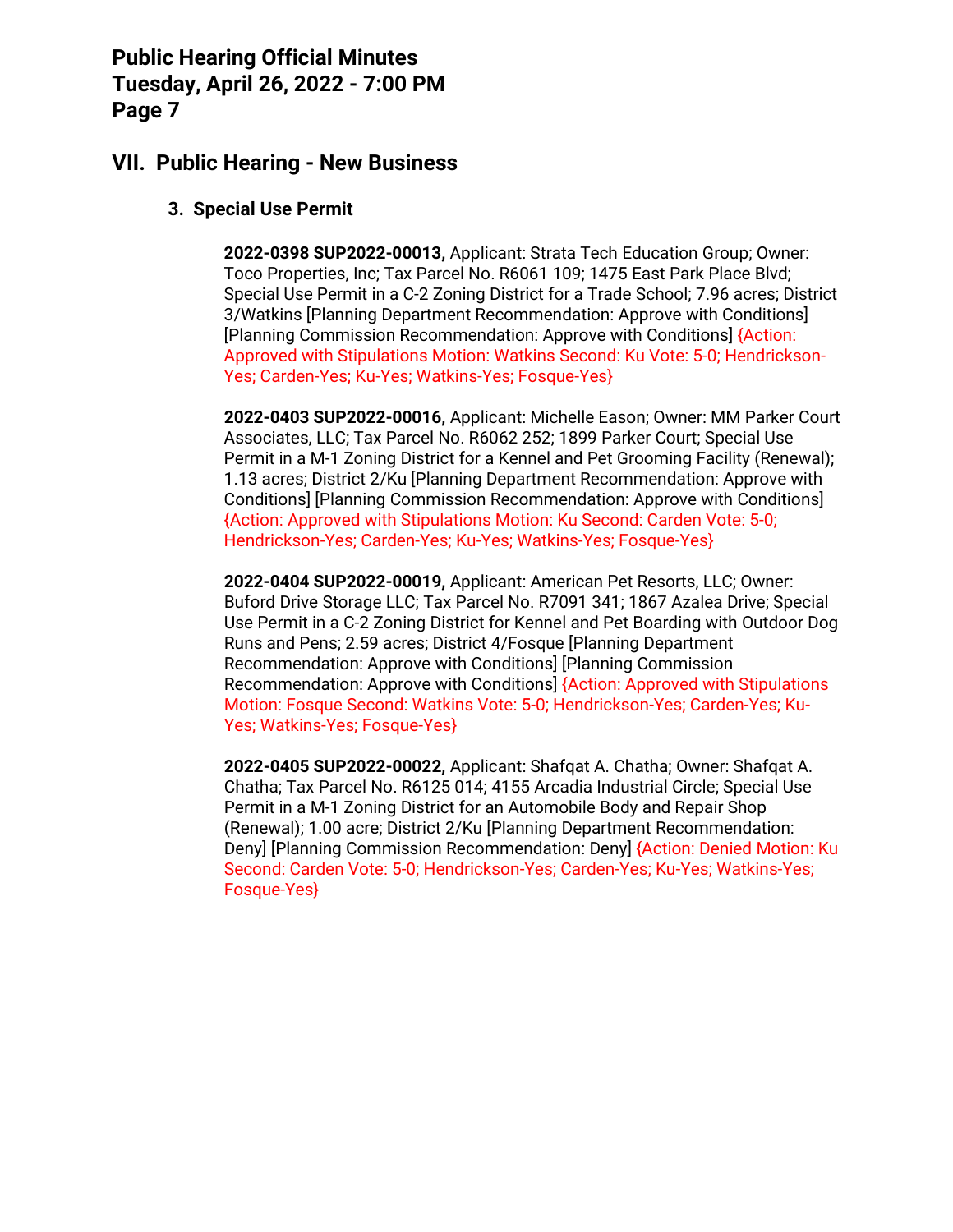### **VII. Public Hearing - New Business**

#### **4. Rezonings**

**2021-1656** (Formerly GCID 2021-0874) **RZC2021-00013**, Applicant: Alpha Management Plus, LLC c/o Andersen, Tate & Carr, P.C.; Owners: Alpha Management Plus, LLC, Cain & Mayhue Properties, Inc., and Cory Daniels; Rezoning of Tax Parcel Nos. R6177 003, 004, and 332; 935 Pleasant Hill Road; R-75 to C-1 for a Multi-Tenant Retail Building with Convenience Store and Fuel Pumps; 5.41 acres; District 1/Carden (Tabled on 4/26/2022) (Tabled to 6/28/2022) (Public hearing was not held) [Planning Department Recommendation: Deny] [Planning Commission Recommendation: Deny] {Action: Tabled Motion: Carden Second: Ku Vote: 5-0; Hendrickson-Yes; Carden-Yes; Ku-Yes; Watkins-Yes; Fosque-Yes}

**2021-1621** (Formerly GCID 2021-1359) **RZR2021-00046**, Applicant: CasGwyn Construction, LLC c/o Andersen, Tate & Carr, P.C.; Owner: James P. Baskin; Rezoning of Tax Parcel No. R5188 006; 2766 Camp Mitchell Road; R-100 to TND for a Traditional Neighborhood Development; 13.47 acres; District 3/Watkins (Tabled on 4/26/2022) (Tabled to 5/24/2022) (Public hearing was not held) [Planning Department Recommendation: Deny] [Planning Commission Recommendation: Tabled - Date: 5/3/2022] {Action: Tabled Motion: Watkins Second: Fosque Vote: 5-0; Hendrickson-Yes; Carden-Yes; Ku-Yes; Watkins-Yes; Fosque-Yes}

**2022-0402 RZM2022-00004,** Applicant: Related Development, LLC c/o Andersen, Tate & Carr, P.C.; Owner: North Metro First Baptist Church; Rezoning of Tax Parcel Nos. R7105 042 and R7132 013; 950 and 1026 Old Peachtree Road; R-140 to RM-24 for Apartments; 51.96 acres; District 1/Carden [Planning Department Recommendation: Approve with Conditions as RM-13] [Planning Commission Recommendation: Approve with Conditions as Requested (RM-24)] {Action: Approved as RM-24 with Stipulations Motion: Carden Second: Ku Vote: 5-0; Hendrickson-Yes; Carden-Yes; Ku-Yes; Watkins-Yes; Fosque-Yes}

**2022-0410 RZC2022-00012,** Applicant: 105 PIB Group, LLC c/o Mahaffey Pickens Tucker, LLP; Owner: Paul M. Caudill; Rezoning of Tax Parcel No. R6158 008; 851 Beaver Ruin Road; O-I to C-2 for a Self-Storage Facility; 4.30 acres; District 1/Carden (Tabled on 4/26/2022) (Tabled to 5/24/2022) (Public hearing was not held) [Planning Department Recommendation: Deny] [Planning Commission Recommendation: Tabled - Date: 5/3/2022] {Action: Tabled Motion: Carden Second: Ku Vote: 5-0; Hendrickson-Yes; Carden-Yes; Ku-Yes; Watkins-Yes; Fosque-Yes}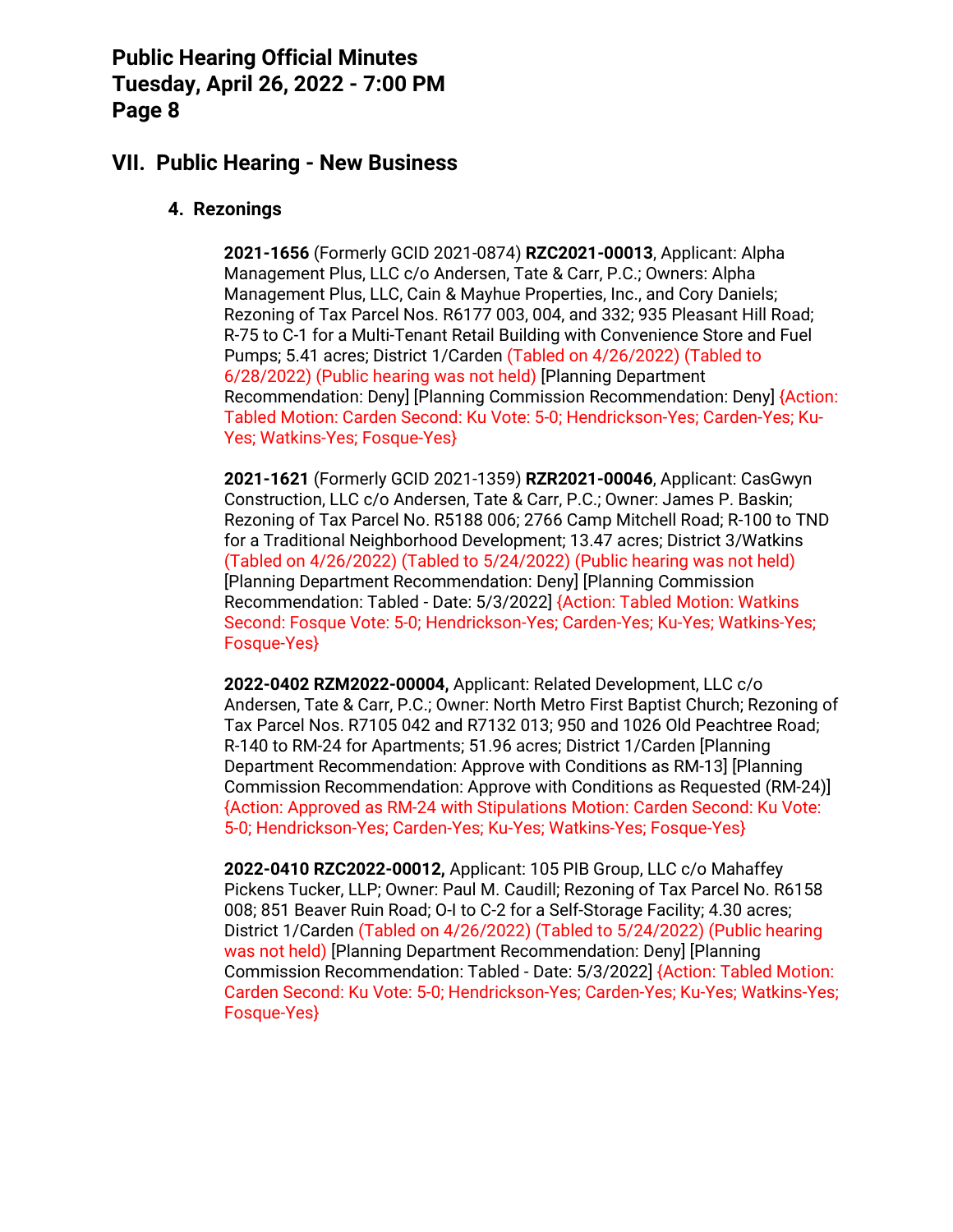### **VII. Public Hearing - New Business**

#### **4. Rezonings**

**2022-0411 SUP2022-00018,** Applicant: 105 PIB Group, LLC c/o Mahaffey Pickens Tucker, LLP; Owner: Paul M. Caudill; Tax Parcel No. R6158 008; 851 Beaver Ruin Road; Special Use Permit in a Proposed C-2 Zoning District for a Self-Storage Facility; 4.30 acres; District 1/Carden (Tabled on 4/26/2022) (Tabled to 5/24/2022) (Public hearing was not held) [Planning Department Recommendation: Deny] [Planning Commission Recommendation: Tabled - Date: 5/3/2022] {Action: Tabled Motion: Carden Second: Ku Vote: 5-0; Hendrickson-Yes; Carden-Yes; Ku-Yes; Watkins-Yes; Fosque-Yes}

**2022-0412 RZM2022-00007,** Applicant: Middleburg Communities, LLC c/o Mahaffey Pickens Tucker, LLP; Owner: Rita G. Knowlton; Rezoning of Tax Parcel No. R7103 006; 1558 Old Peachtree Road; R-100 to R-TH for a Single-Family Residential and Townhouses; 13.41 acres; District 4/Fosque (Tabled on 4/26/2022) (Tabled to 5/24/2022) (Public hearing was not held) [Planning Department Recommendation: Deny] [Planning Commission Recommendation: Tabled - Date: 5/3/2022] {Action: Tabled Motion: Fosque Second: Watkins Vote: 5-0; Hendrickson-Yes; Carden-Yes; Ku-Yes; Watkins-Yes; Fosque-Yes}

**2022-0413 RZR2022-00006,** Applicant: Middleburg Communities, LLC c/o Mahaffey Pickens Tucker, LLP; Owner: Rita G. Knowlton; Rezoning of Tax Parcel No. R7103 006; 1558 Old Peachtree Road; R-100 to TND for a Traditional Neighborhood Development; 31.31 acres; District 4/Fosque (Tabled on 4/26/2022) (Tabled to 5/24/2022) (Public hearing was not held) [Planning Department Recommendation: Deny] [Planning Commission Recommendation: Tabled - Date: 5/3/2022] {Action: Tabled Motion: Fosque Second: Watkins Vote: 5-0; Hendrickson-Yes; Carden-Yes; Ku-Yes; Watkins-Yes; Fosque-Yes}

**2022-0414 RZM2022-00008,** Applicant: ContraVest Development Partners c/o Andersen, Tate and Carr, P.C.; Owners: Linda Haney Shields, Barbara Fricks and Heaven Stone Hotel Group, LLC; Rezoning of Tax Parcel Nos. R7176 006, 007 and 042; 3130, 3160 and 3172 Financial Center Way; R-100 and C-2 to HRR for Apartments; 11.38 acres; District 1/Carden [Planning Department Recommendation: Approve with Conditions] [Planning Commission Recommendation: Approve with Conditions] {Action: Approved with Change Motion: Carden Second: Ku Vote: 5-0; Hendrickson-Yes; Carden-Yes; Ku-Yes; Watkins-Yes; Fosque-Yes}

**2022-0415 RZM2022-00010,** Applicant: Crogan Street, LLC; Owner: Marta A. Sosa; Rezoning of Tax Parcel No. R5100 014; 3132 Rosebud Road; O-I to R-TH for Townhouses; 4.27 acres; District 3/Watkins (Tabled on 4/26/2022) (Tabled to 5/24/2022) (Public hearing was not held) [Planning Department Recommendation: Deny][Planning Commission Recommendation: Tabled - Date: 5/3/2022] {Action: Tabled Motion: Watkins Second: Fosque Vote: 5-0; Hendrickson-Yes; Carden-Yes; Ku-Yes; Watkins-Yes; Fosque-Yes}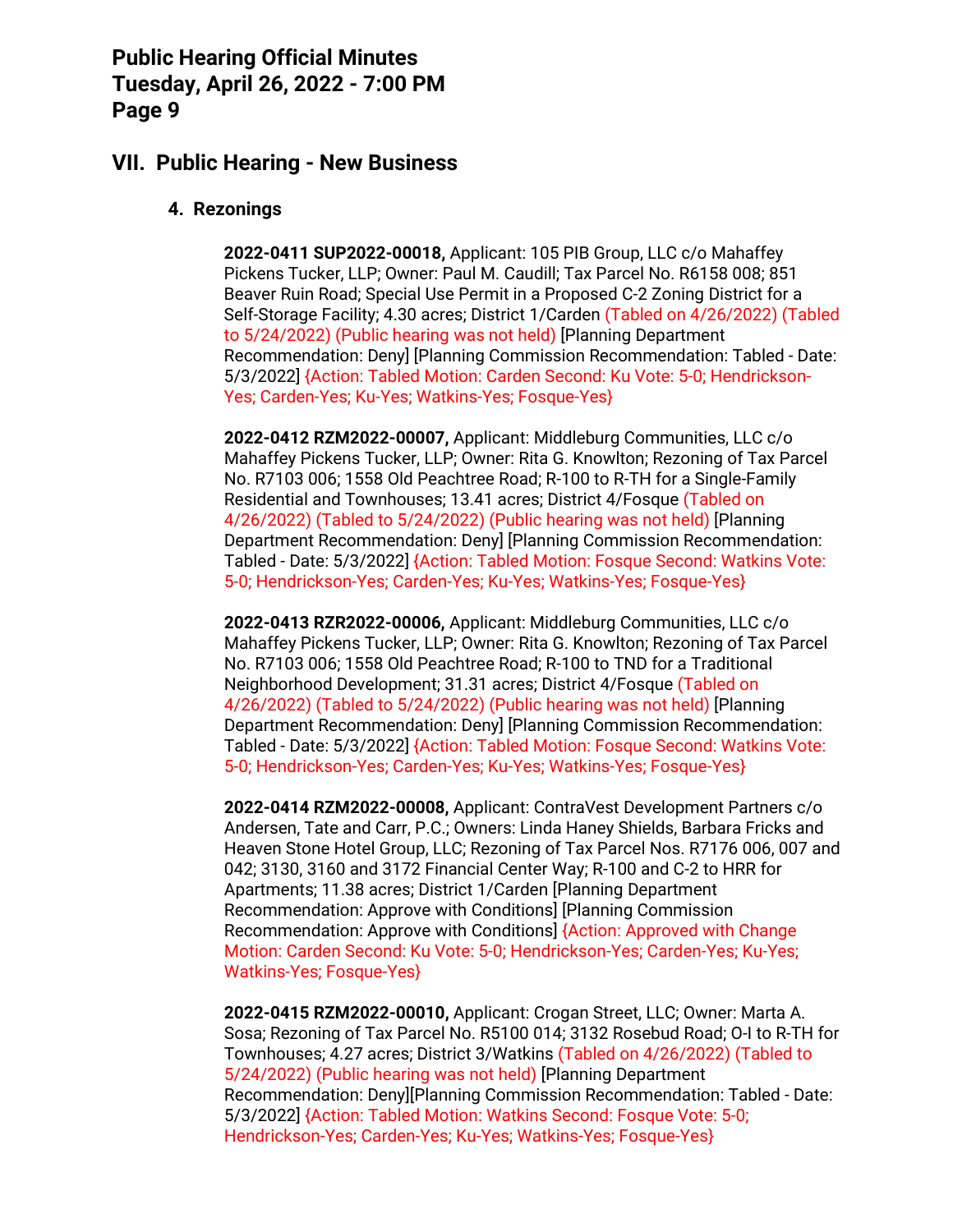### **VII. Public Hearing - New Business**

#### **4. Rezonings**

**2022-0416 RZM2022-00011,** Applicant: Gwinnett Housing Corp. c/o Thompson, O'Brien, Kappler & Nasuti, PC; Owner: Gwinnett Housing Corp.; Rezoning of Tax Parcel Nos. R5124 003 and 004; 2785 and 2805 Rosebud Road; R-100 to R-TH for Townhouses; 8.02 acres; District 3/Watkins [Planning Department Recommendation: Approve with Conditions] [Planning Commission Recommendation: Approve with Conditions] {Action: Approved with Change Motion: Watkins Second: Fosque Vote: 5-0; Hendrickson-Yes; Carden-Yes; Ku-Yes; Watkins-Yes; Fosque-Yes}

**2022-0417 RZM2022-00012,** Applicant: Parkland Communities, Inc. c/o Alliance Engineering and Planning; Owner: Virginia Matthews Cloudt; Rezoning of Tax Parcel No. R5084 039; 3535 Sugarloaf Parkway; R-75 to RM-13 for Apartments; 5.23 acres; District 4/Fosque [Planning Department Recommendation: Approve with Conditions] [Planning Commission Recommendation: Approve with Conditions] {Action: Approved with Change Motion: Fosque Second: Carden Vote: 4-1; Hendrickson-Yes; Carden-Yes; Ku-Yes; Watkins-No; Fosque-Yes}

**2022-0409 RZR2022-00010,** Applicant: Daniel Humphries; Owner: Stephen Moore; Rezoning of Tax Parcel No. R1002 255; 2880 Hosch Valley Road; RA-200 to R-100 for a Single-Family Residence; 2.10 acres; District 4/Fosque [Planning Department Recommendation: Approve with Conditions] [Planning Commission Recommendation: Approve with Conditions] {Action: Approved with Stipulations Motion: Fosque Second: Ku Vote: 5-0; Hendrickson-Yes; Carden-Yes; Ku-Yes; Watkins-Yes; Fosque-Yes}

#### **5. Planning & Development/Susan Canon**

**2022-0452 Approval of CRC2021-00001**, Applicant: Precision Planning, Inc.; Owner: Mike Phelps; Tax Parcel Nos. R7341 260, 261, 263 264 and 273, R7342 003, 008, 009, and 010; 126 and 160 Ramey Road, 5686, 5696 and 5699 Kennedy Road; Metropolitan River Protection Act Certificate of Development for Property Zoned R-100 for a Single-Family Detached Residential; 80.7 acres; District 1/Carden (Staff Recommendation: Approval) {Action: Approved Motion: Carden Second: Ku Vote: 5-0; Hendrickson-Yes; Carden-Yes; Ku-Yes; Watkins-Yes; Fosque-Yes}